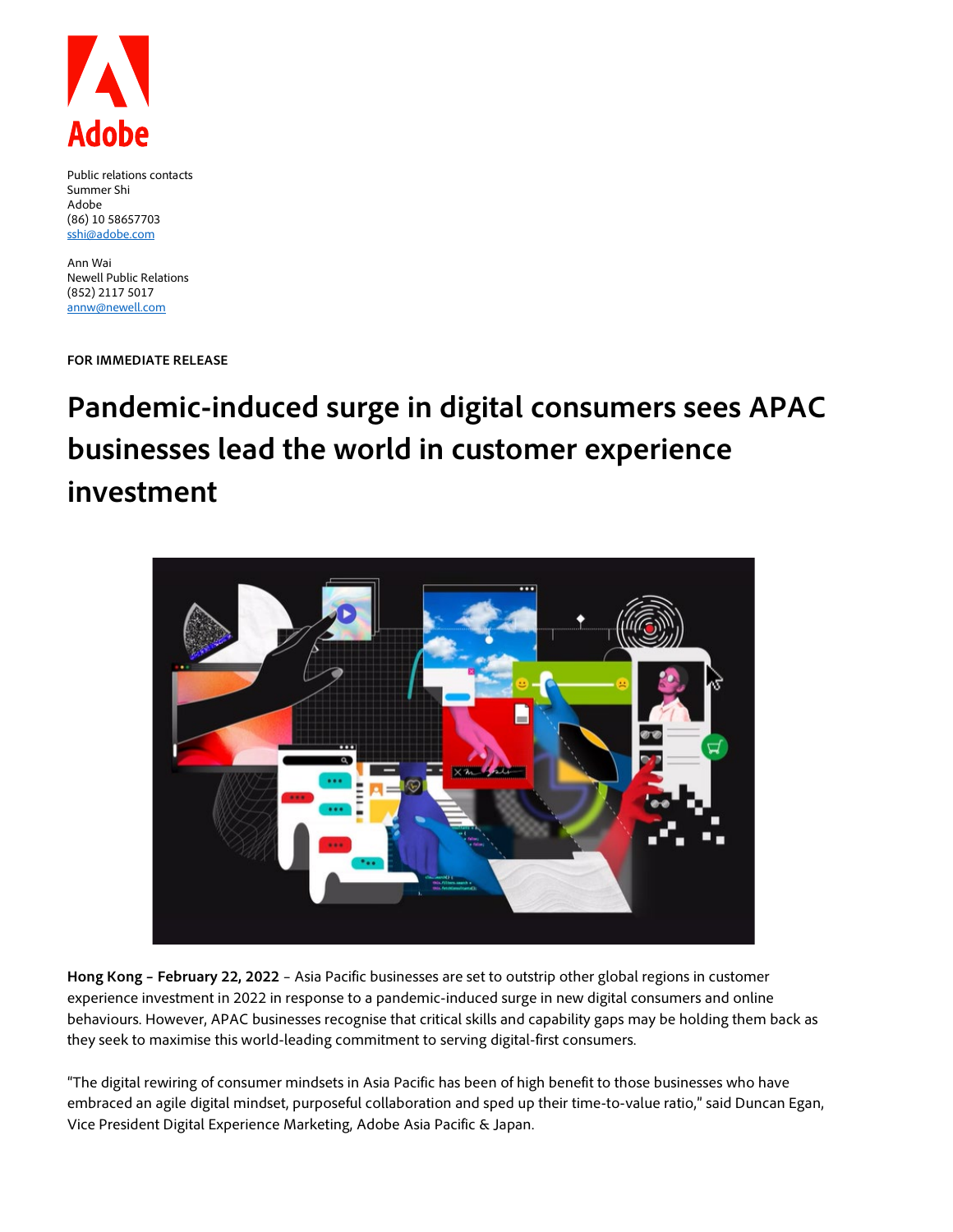"Companies that overcame organisational and technology silos to work cross-functionally, were able to drive meaningful customer experiences that are personalised, real-time, relevant and connected across all channels."

### **Gaining visibility of new digital and mobile-first consumers**

According to Adobe's new *2022 Digital Trends: APAC in Focus* report, 77% of APAC businesses experienced a surge in new customers through digital channels over the past 18 months, and 77% saw new customer journeys. Meanwhile, just 25% of businesses believe they have significant insight into this new wave of digital-first customers.

Contributing to these new online behaviours is the 130 million new APAC mobile subscribers that became first-time internet users in 202[1](#page-1-0)<sup>1</sup>. These new mobile-first users in emerging APAC economies are 'leapfrogging' consumers in more mature digital markets, rapidly adopting advanced digital behaviours such as mobile payments usage.

In a bid to meet new customer expectations, the majority of APAC businesses are stepping up investment in customer experience management (59%), edging ahead of North America (57%) and Europe (53%). Most APAC businesses also expect to accelerate investment in customer data technology (60%).

"Understanding and serving a new breed of online consumers, many with mobile-first preferences, has become the new competitive battleground for APAC businesses. While many organisations are responding decisively by fast-tracking investment in improving the digital experience, spend alone is unlikely to set the leaders apart," said Scott Rigby, Chief Technology Advisor, Adobe Asia Pacific and Japan.

## **Building capability by overcoming legacy constraints**

APAC's pursuit of global leadership in digital customer experience and ensuring a return on elevated investment relies on the skills and agility to deliver. Yet the report shows that, on average, APAC businesses lag their global counterparts in these crucial operational capabilities.

According to the report, 83% of APAC businesses leaders are worried that their organisation doesn't have the necessary skills they need, compared to 79% in Europe and 73% in North America. In addition, digital skills rank as the joint top barrier to digital experience delivery together with poor integration between tech systems.

APAC businesses may also be leaving viable talent attraction and retention opportunities on the table. In a world where remote and flexible working is commonplace, Forrester outlines that only 40% of business leaders intend to make remote work permanent compared to 70% globally<sup>[2](#page-1-1)</sup>. Similarly, the Adobe report shows that the majority (55%) of APAC leaders expect hybrid working to return to pre-pandemic levels or lower, while just 36% plan to hire remote workers at levels higher than before the pandemic. With a global constraint on the availability of digital talent, not embracing remote working is going to further constrict supply and further delay businesses digital transformation goals.

While 92% of APAC leaders 'agree' that their ability to be agile will decide their success as a marketing organisation, just 25% of practitioners rate their organisation's agility in responding to opportunities and disruptions as positive (8 or more out of 10).

<span id="page-1-0"></span><sup>1</sup> GSMA, *Digital societies in Asia Pacific: Accelerating progress through collaboration*, 2021

<span id="page-1-1"></span><sup>2</sup> Forrester (2021), *Predictions 2022: Edition APAC*